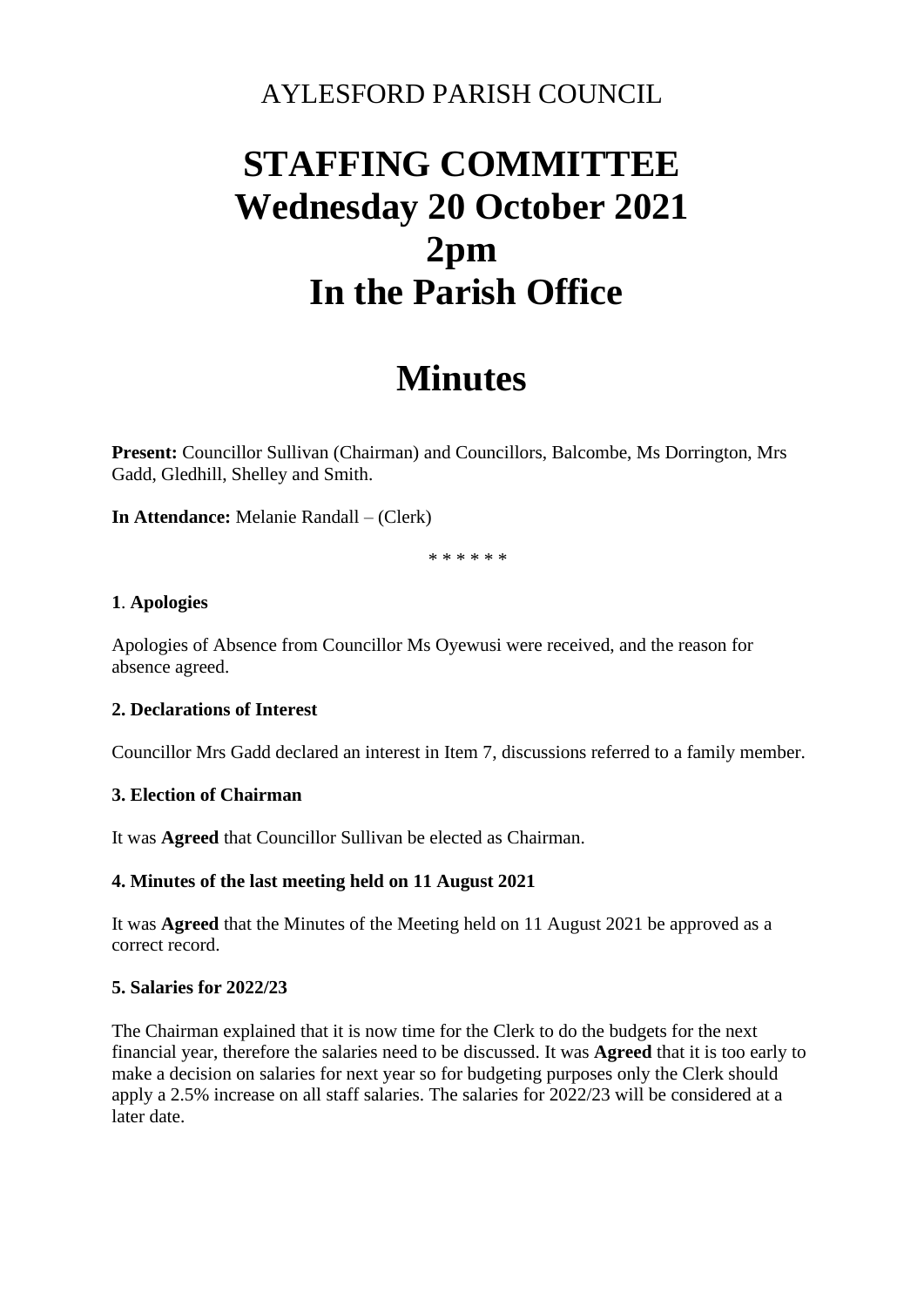#### **6. Christmas Leave**

The Clerk explained that the Parish has an extra days leave in line with KCC and TMBC, this year that day is Friday 24 December. In addition to that the  $27<sup>th</sup>$  and  $28<sup>th</sup>$  December are Bank Holidays so the Parish Office will be closed and staff on leave.

The 29<sup>th</sup> 30<sup>th</sup> and 31<sup>st</sup> December are normal working days, Councillor Mrs Gadd suggested that as the Clerk and Supervisor had worked extremely hard through some very difficult and stressful times it might be nice if the Parish Office closed completely from 24<sup>th</sup> December and re-open on 4 January 2022. The Clerk said that the Supervisor would still need to work albeit limited hours to ensure the play areas were ok and there was not any glass. She said she could log on from home remotely to check emails and phone messages so nothing would get missed if urgent.

It was **Agreed** to close the Parish Office from 24<sup>th</sup> December and re-open on Tuesday 4<sup>th</sup> January 2022 and that the Supervisor will work the hours he sees necessary during this time.

#### **7. Christmas Bonus**

It was **Agreed** to give the staff a Christmas Bonus as follows Clerk - £250 Maintenance Supervisor - £250 Part time Administration Assistant - £100 The bonus will be paid in with the staff's December salaries.

#### **8. Holiday Pay Requests**

The Chairman read out two requests received from the Clerk and Maintenance Supervisor to take 5 days of annual leave as pay.

Clerk 37 hours - £706.33

Maintenance Supervisor 37.5 hours - £537.38

The payment would be subject to the usual salary deductions and annual leave amended to reflect the deduction. Both requests were **Agreed** and will be paid in with the staff's December salaries.

#### **9. Unused Annual Leave**

The Clerk reported that both herself and the Maintenance Supervisor had an excessive amount of annual leave and asked for the Staffing Committee's consideration to allow this to be rolled over or if the staff should only be permitted to roll over 5 days as per their contracts. It was **Agreed** that for this year only any unused annual leave as at 31 March 2022 be rolled over for use in 2022/23.

#### **10. Any other business**

Councillor Ms Dorrington raised annual staff appraisals and regular supervisions that are designed as a support mechanism for staff.

After discussion it was **Agreed**

- That all staff should have an annual appraisal and regular supervision every two months.
- That Councillor Ms Dorrington carry out the Clerk's annual appraisal and supervision and that of the Maintenance Supervisor's. The Clerk will carry out the Administration Assistants.
- That if there are any courses the Clerk should attend to enhance her knowledge and therefore ensure the Council is compliant, she should discuss this with Councillor Ms